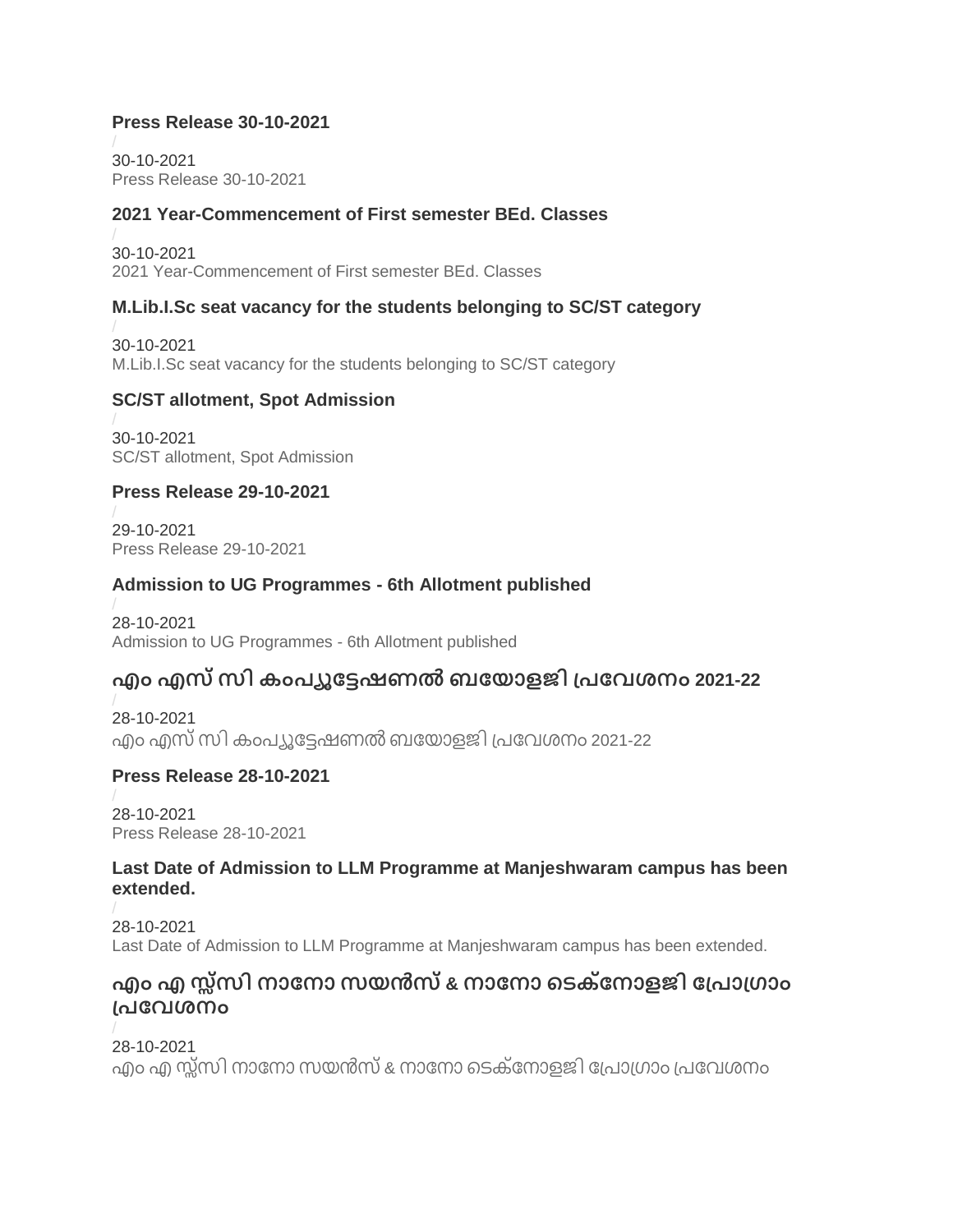### **Applications are invited for the post of Assistant Professor on hourly basis in the Department of Rural and Tribal Sociology**

### 28-10-2021

[Applications are invited for the post of Assistant Professor on hourly basis in the Department of](https://kannuruniversity.ac.in/media/documents/assistant_professor_rtbs.pdf)  [Rural and Tribal Sociology](https://kannuruniversity.ac.in/media/documents/assistant_professor_rtbs.pdf)

### **Open Defence of Smt. Indu John**

28-10-2021 [Open Defence of Smt. Indu John on 17-11-2021](https://kannuruniversity.ac.in/media/documents/indhu_john.pdf)

### **Open Defence of Smt. Reshmi Rajan**

28-10-2021 [Open Defence of Smt. Reshmi Rajan on 15-11-2021](https://kannuruniversity.ac.in/media/documents/reshmiraj.pdf)

### **Circular - Application for the Sports Grace Mark**

28-10-2021 Circular - [Application for the Sports Grace Mark](https://kannuruniversity.ac.in/media/documents/circular_dpe.pdf)

### **PhD Programme - Covid 19 Pandemic - Conduct of course work 2020-21 & Attendance of Research Scholars**

28-10-2021 PhD Programme - Covid 19 Pandemic - [Conduct of course work 2020-21 & Attendance of Research](https://kannuruniversity.ac.in/media/documents/circular_rd_28-10-2021.pdf)  **[Scholars](https://kannuruniversity.ac.in/media/documents/circular_rd_28-10-2021.pdf)** 

### **Circular - Fee structure of LLM Programme at Manjeshwaram Campus**

28-10-2021 Circular - [Fee structure of LLM Programme at Manjeshwaram Campus](https://kannuruniversity.ac.in/media/documents/Circular_LLM.pdf)

# **എം.എ ഇക്കട്ടണോമിക്്സപ്പ്ട്ടവശനം 2020 -22**

28-10-2021 എം.എ ഇക്കണോമിക്സ് പ്രവേശനം 2020 -22

## **കണ്ണൂർ സർവകലോശോല എം എ മയൂസിക്ട്ടപ്പ്ോപ്്ോം സ്ട്ടപ്ോേ് അഡ്ിമഷൻ**

28-10-2021 കണ്ണൂർ സർവകലാശാല എം എ മ്യൂസിക് പ്രോഗ്രാം സ്പോട്ട് അഡ്മിഷൻ

### **HRDC - UGC Approved Courses for Teachers**

28-10-2021 [Kannur University Human Resource Development Centre will be conducting UGC approved course](https://kannuruniversity.ac.in/media/documents/press_hrdc_27-10-2021.pdf)  [for Teachers](https://kannuruniversity.ac.in/media/documents/press_hrdc_27-10-2021.pdf)

### **Press Release 27-10-2021**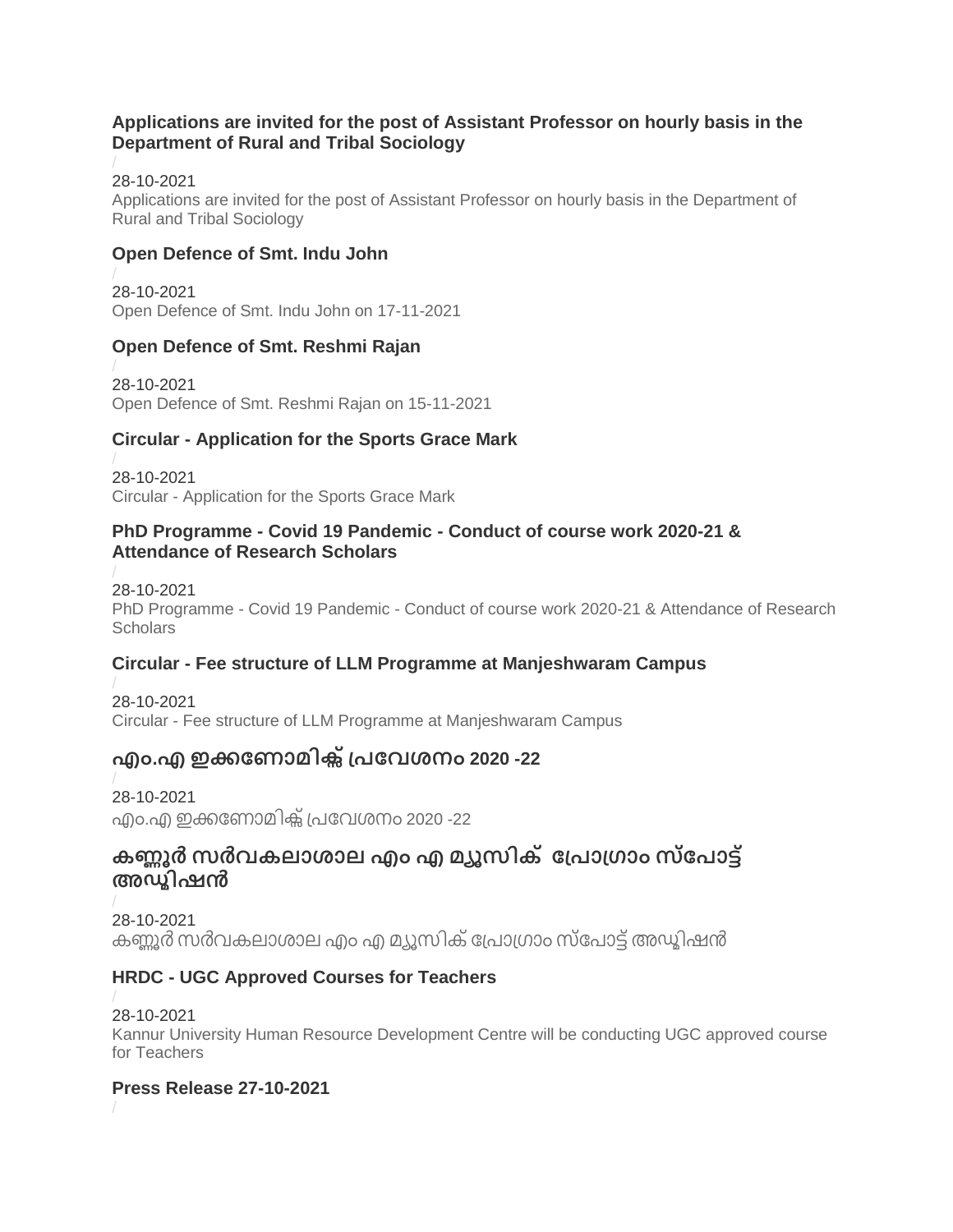27-10-2021 [Press Release 27-10-2021](https://kannuruniversity.ac.in/media/documents/press_release_27-10-2021.pdf)

### **Open Defence**

27-10-2021 [Open Defence of Smt. Ranjusha N on 17-11-2021](https://kannuruniversity.ac.in/media/documents/ranjusha.pdf)

### **School of Distance Education - Distribution of Grade Card**

27-10-2021 School of Distance Education - [Distribution of Grade Card will be issued at Kannur University](https://kannuruniversity.ac.in/media/documents/press_sde_27-10-2021.pdf)  [Thavakkara Campus.](https://kannuruniversity.ac.in/media/documents/press_sde_27-10-2021.pdf)

#### **Press Release 26-10-2021**

26-10-2021 [Press Release 26-10-2021](https://kannuruniversity.ac.in/media/documents/press_26-10-2021.pdf)

### **Press Release 25-10-2021**

25-10-2021 [Press Release 25-10-2021](https://kannuruniversity.ac.in/media/documents/press_25-10-2021.pdf)

### **HRDC will be conducting the following UGC approved course for Teachers of University Departments and affiliated colleges**

25-10-2021 [Kannur University Human Resource Development Centre will be conducting the following UGC](https://kannuruniversity.ac.in/media/documents/press_ugc_hrdc.pdf)  [approved course for Teachers of University Departments and affiliated colleges \(Sanctioned for the](https://kannuruniversity.ac.in/media/documents/press_ugc_hrdc.pdf)  [year 2021-22\) via online](https://kannuruniversity.ac.in/media/documents/press_ugc_hrdc.pdf)

### **Press Release 23-10-2021**

23-10-2021 [Press Release 23-10-2021](https://kannuruniversity.ac.in/media/documents/press_23-10-21.pdf)

### **III yr Degree tuition fee of SDE students**

23-10-2021 [III yr Degree tuition fee of SDE students](https://kannuruniversity.ac.in/media/documents/tuition_fees.pdf)

### **Press Release 22-10-2021**

22-10-2021 [Press Release 22-10-2021](https://kannuruniversity.ac.in/media/documents/press_22-10-2021.pdf)

### **Press Release 21-10-2021**

21-10-2021 [Press Release 21-10-2021](https://kannuruniversity.ac.in/media/documents/press_release_21-10-2021.pdf)

### **BEd Provisional rank list published**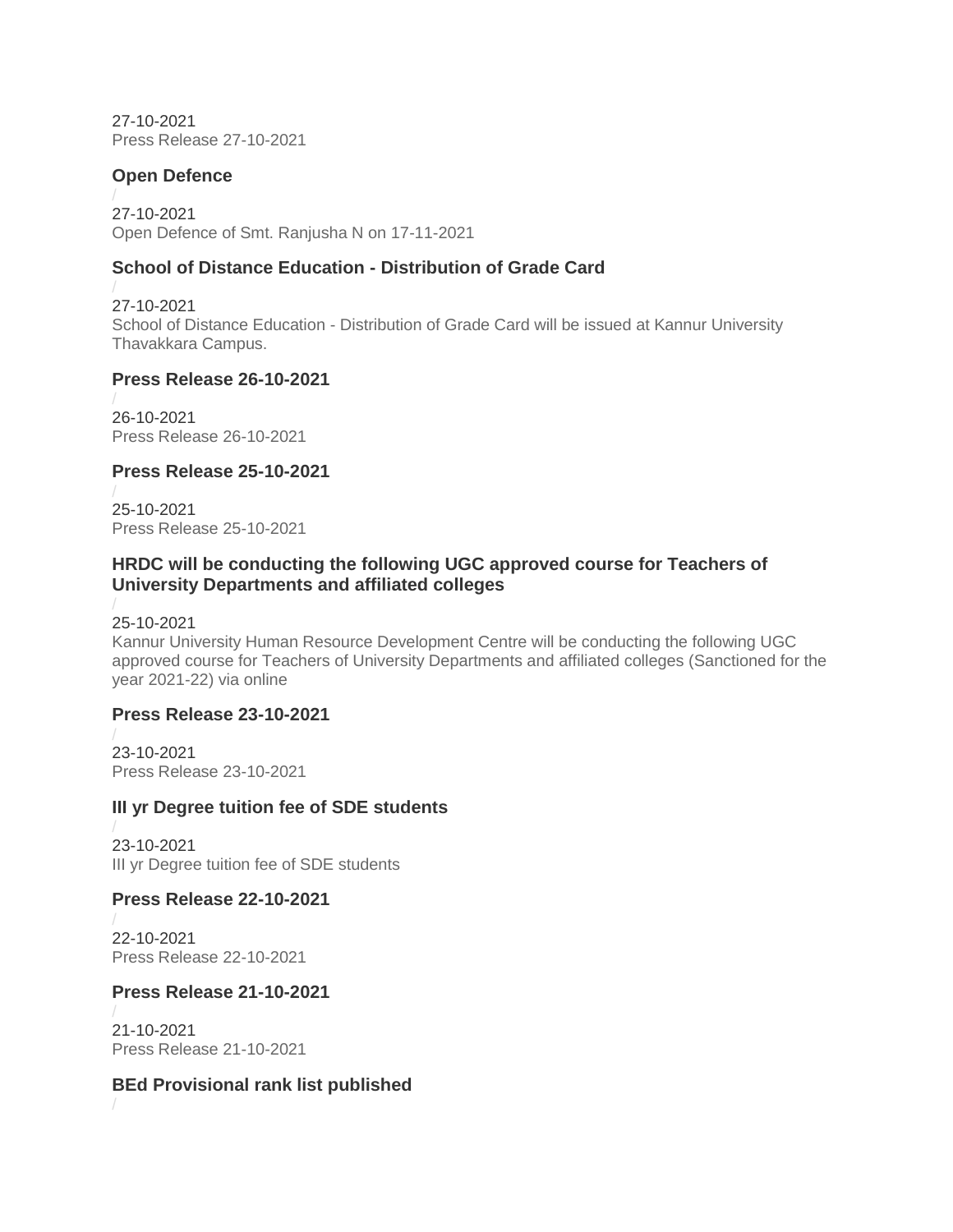21-10-2021 [BEd Provisional rank list published](https://kannuruniversity.ac.in/media/documents/B.Ed_rank_list_press_release.pdf)

## **എം.ട്ടകോം ഫിനോൻസ്പ്പ്ട്ടവശനം -പ്ുതിയ ട്ടകോഴ്ിസട്ടലക്ക് അട്ടപ്ക്ഷിക്കോം**

21-10-2021 എം.കോം ഫിനാൻസ് പ്രവേശനം -പുതിയ കോഴ്കിലേക്ക് അപേക്ഷിക്കാം

### **Press Release 20-10-2021**

20-10-2021 [Press Release 20-10-2021](https://kannuruniversity.ac.in/media/documents/prss_20-10-2021.pdf)

### **Applications are invited for admission to LLM course with specialization in Criminal Law & Criminal Justice under the Department of Law**

20-12-2021

[Applications are invited for admission to LLM course with specialization in Criminal Law & Criminal](https://kannuruniversity.ac.in/media/documents/Adm.notification.pdf)  [Justice under the Department of Law, School of Legal Studies, at Manjeswaram campus for the](https://kannuruniversity.ac.in/media/documents/Adm.notification.pdf)  [academic year 2021-22.](https://kannuruniversity.ac.in/media/documents/Adm.notification.pdf)

### **Admission to UG Programmes - 5th allotment published**

20-10-2021 [Admission to UG Programmes -](https://kannuruniversity.ac.in/media/documents/U.G.-5th_allotment.pdf) 5th allotment published

# **അഫിലിട്ടയറ്റഡ്ട്ടകോട്ടളജുകളിടല പ്ി ജി പ്പ്ട്ടവശനം**

19-10-2021 [അഫിലിട്ടയറ്റഡ്ട്ടകോട്ടളജുകളിടല](https://kannuruniversity.ac.in/media/documents/press_release_19-10-2021.pdf) പ്ി ജി പ്പ്ട്ടവശനം

## **കണ്ണൂർ സർവകലോശോല 20.10.2021 മുതൽ22.10.2021 വടര നെത്തോനിരുന്നമുഴുവൻ പ്രീക്ഷകളും(പ്പ്ോട്ടയോ്ിക പ്രീക്ഷകൾ ഉൾപ്പടെ) മോറ്റിവച്ചു**

19-10-2021

കണ്ണൂർ സർവകലാശാല 20.10.2021 മുതൽ23.10.2021 വരെ നടത്താനിരുന്ന മുഴുവൻ [പ്രീക്ഷകളും](https://kannuruniversity.ac.in/media/documents/knruty_exam_postponed.pdf)(പ്പ്ോട്ടയോ്ിക പ്രീക്ഷകൾ ഉൾപ്പടെ) മോറ്റിവച്ചു. പ്ുതുക്കിയ തീയതി പിന്നീട് അറിയിക്കും.

### **Press Release 18-10-2021**

18-10-2021 [Press Release 18-10-2021](https://kannuruniversity.ac.in/media/documents/18-10-2021.pdf)

## **Open Defence of Smt. Jasna James**

18-10-20241 [Open Defence of Smt. Jasna James](https://kannuruniversity.ac.in/media/documents/DJA.pdf)

## **Admission to PG Programmes in Affiliated Colleges - 3rd Allotment Published**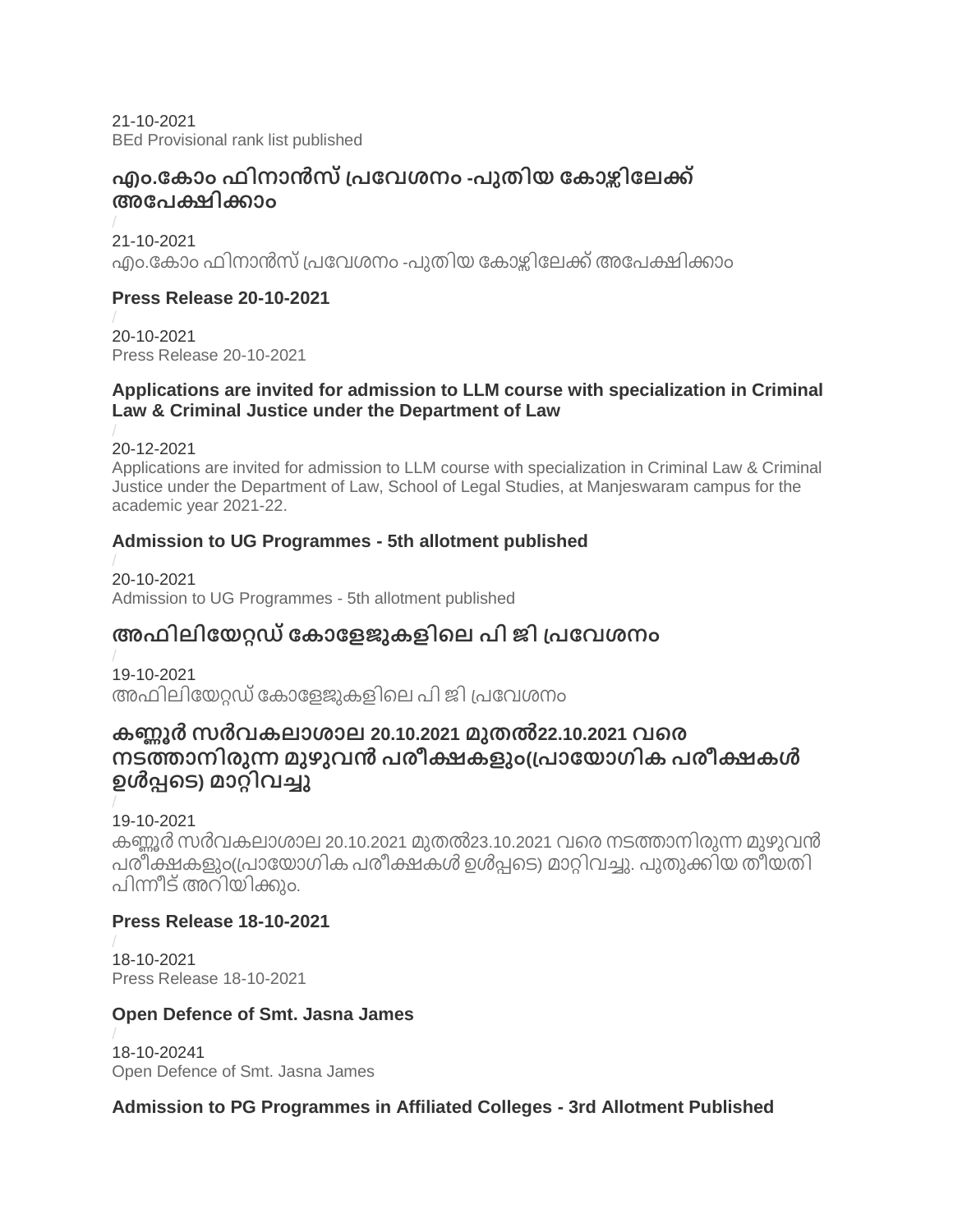18-10-2021

[Admission to PG Programmes in Affiliated Colleges -](https://kannuruniversity.ac.in/media/documents/Press_Release-SWC.pdf) 3rd Allotment Published

### **Press Release 16-10-2021**

16-10-2021 Press [Release 16-10-2021](https://kannuruniversity.ac.in/media/documents/press_16-10.pdf)

### **Press Release 14-10-2021**

14-10-2021 [Press Release 14-10-2021](https://kannuruniversity.ac.in/media/documents/press_14-10.pdf)

# **എം ലിബ്ഐഎസ്സി സീടറ്റോഴിവ്**

13-10-2021 എം [ലിബ്ഐഎസ്സി](https://kannuruniversity.ac.in/media/documents/Adobe_Scan_13_Oct_2021_1.pdf) സീടറ്റോഴിവ്

# **എം എസ്സി കംപ്യൂട്ടേഷണൽ ബട്ടയോളജി പ്പ്ട്ടവശനം 2021-22**

13-10-2021 എം എസ്സി [കംപ്യൂട്ടേഷണൽബട്ടയോളജി](https://kannuruniversity.ac.in/media/documents/MScCB_Admission_Notification.pdf) പ്പ്ട്ടവശനം 2021-22

## **Admission to PhD Programmes - Last date extended**

12-10-2021 [Admission to PhD Programmes -](https://kannuruniversity.ac.in/media/documents/phd_press.pdf) Last date extended

## **Open Defence of Smt Aparna Mohan**

12-10-2021 [Open Defence of Smt Aparna Mohan on 29-10-2021](https://kannuruniversity.ac.in/media/documents/A.MOHAN_PRESS.pdf)

### **Press Release 11-10-2021**

11-10-2021 [Press Release 11-10-2021](https://kannuruniversity.ac.in/media/documents/11-10-2021.pdf)

### **Open Defence of Smt. Surabhi Rani**

11-10-2021 [Open Defence of Smt. Surabhi Rani on 08-11-2021](https://kannuruniversity.ac.in/media/documents/surabhi.pres.pdf)

### **Admission to PG Programmes in Affiliated Colleges**

11-10-2021 [Admission to PG Programmes in Affiliated Colleges -](https://kannuruniversity.ac.in/media/documents/PG-press_release.pdf) Application correction / new registration

## **Open Defence of Sri Ummer N**

11-10-2021 [Open Defence of Sri Ummer N on 26-10-2021](https://kannuruniversity.ac.in/media/documents/press_release-Ummer_N-converted.pdf)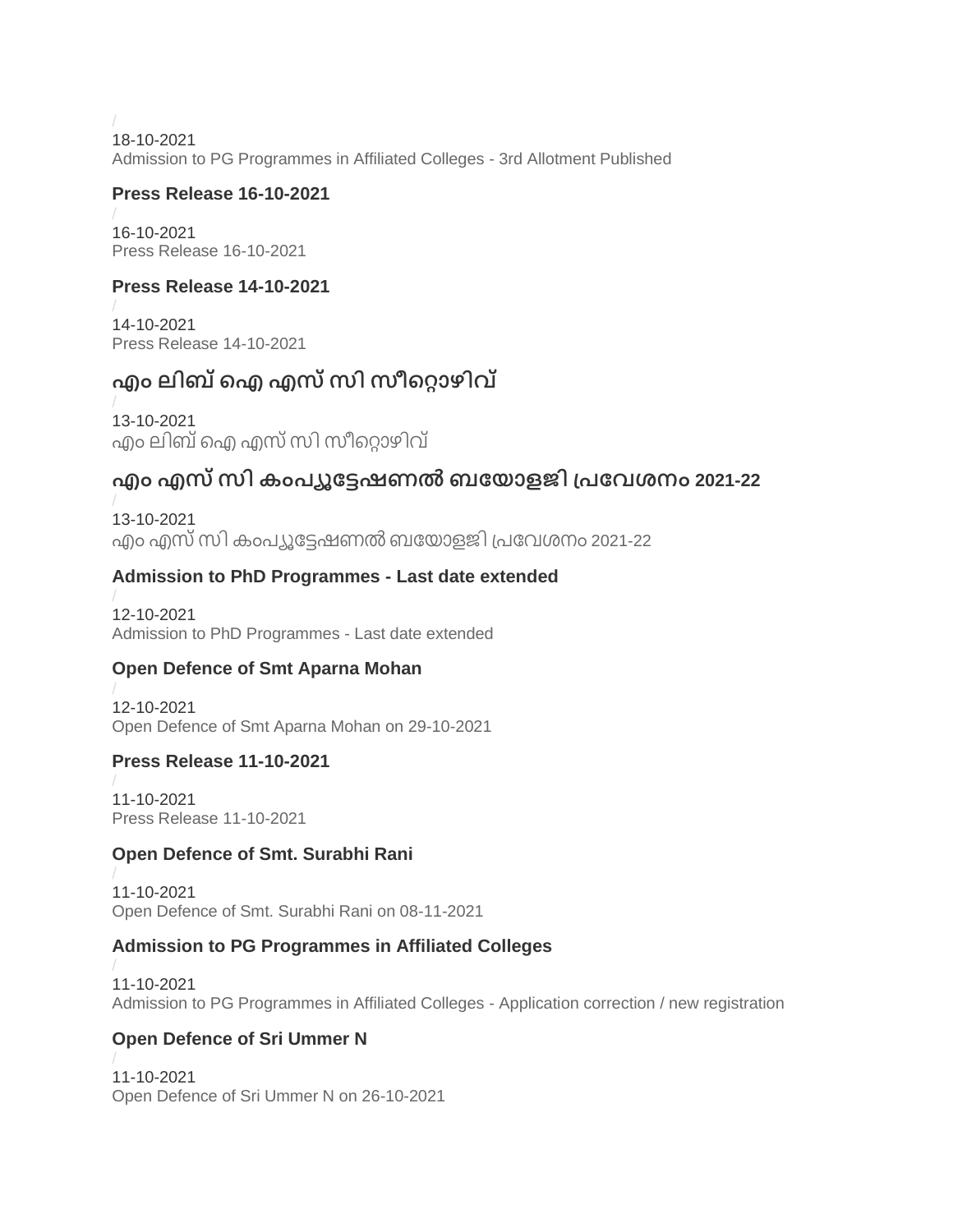### **Open Defence Smt. Bijitha PK**

11-10-2021 [Open Defence Smt. Bijitha PK on 26-10-2021](https://kannuruniversity.ac.in/media/documents/PRES_BIJI.pdf)

### **M.Lib.I.Sc seat vacancy for the students belonging to SC/ST category**

11-10-2021 [M.Lib.I.Sc seat vacancy for the students belonging to SC/ST category](https://kannuruniversity.ac.in/media/documents/vacancy_notification_1-converted.pdf)

### **Press Release 09-10-2021**

09-10-2021 [Press Release 09-10-2021](https://kannuruniversity.ac.in/media/documents/press_09-10-2021.pdf)

### **Applications invited for researchers - DEMIKNOW Project (Short Term)**

08-10-2021 Starting Date: 08-10-2021 -- [Last Date for receiving Application: 18-10-2021 --](https://kannuruniversity.ac.in/media/documents/Advertisement_-_Kannur_bxcEOwP.pdf) Date of Online [Interview of Short Listed candidates: 23-10-2021](https://kannuruniversity.ac.in/media/documents/Advertisement_-_Kannur_bxcEOwP.pdf)

### **Open Defence of Smt. Sunitha M**

07-10-2021 Open Defence [of Smt. Sunitha M on 02-11-2021](https://kannuruniversity.ac.in/media/documents/SUPRA.pdf)

### **Open defence of smt. Sumana KP**

06-10-2021 [Open defence of smt. Sumana KP on 30-10-2021](https://kannuruniversity.ac.in/media/documents/SUBA.pdf)

### **Admission to PG Programmes in Affiliated Colleges**

05-10-2021 [Admission to PG Programmes in Affiliated Colleges -](https://kannuruniversity.ac.in/media/documents/press_release_II_allotment.pdf) Second Allotment Published

### **Application for Admission to B.Ed. in Affiliated Colleges and University centers**

05-10-2021 [Application for Admission to B.Ed. in Affiliated Colleges and University centers -](https://kannuruniversity.ac.in/media/documents/Press_Release.pdf) Last Date Extended.

### **Application to MA Journalism & Mass Communication in Don Bosco and SES College**

04-10-2021 [Application to MA Journalism & Mass Communication in Don Bosco and SES College](https://kannuruniversity.ac.in/media/documents/press_rlse-maj.pdf)

## **1st Semester UG Classes in Affiliated Colleges**

04-10-2021 [1st Semester UG Classes in Affiliated Colleges will be commenced Online from 06-10-2021](https://kannuruniversity.ac.in/media/documents/press_rls-ug_1st_sem-2021.pdf)

# **എം എസ്സി നോട്ടനോസയൻസ്& നോട്ടനോടെകട്ട് നോളജി ട്ടപ്പ്ോപ്്ോം പ്പ്ട്ടവശനം**